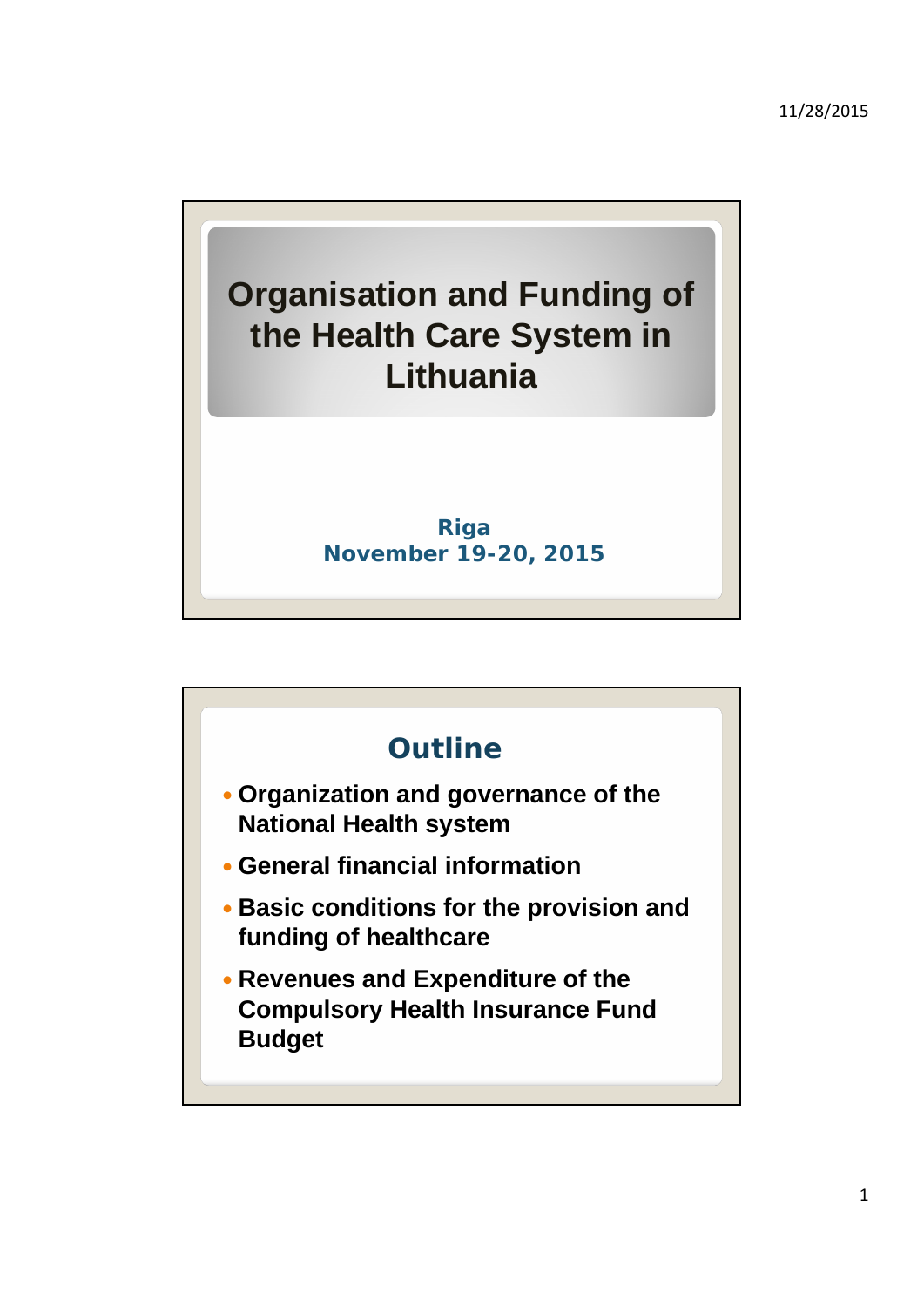



2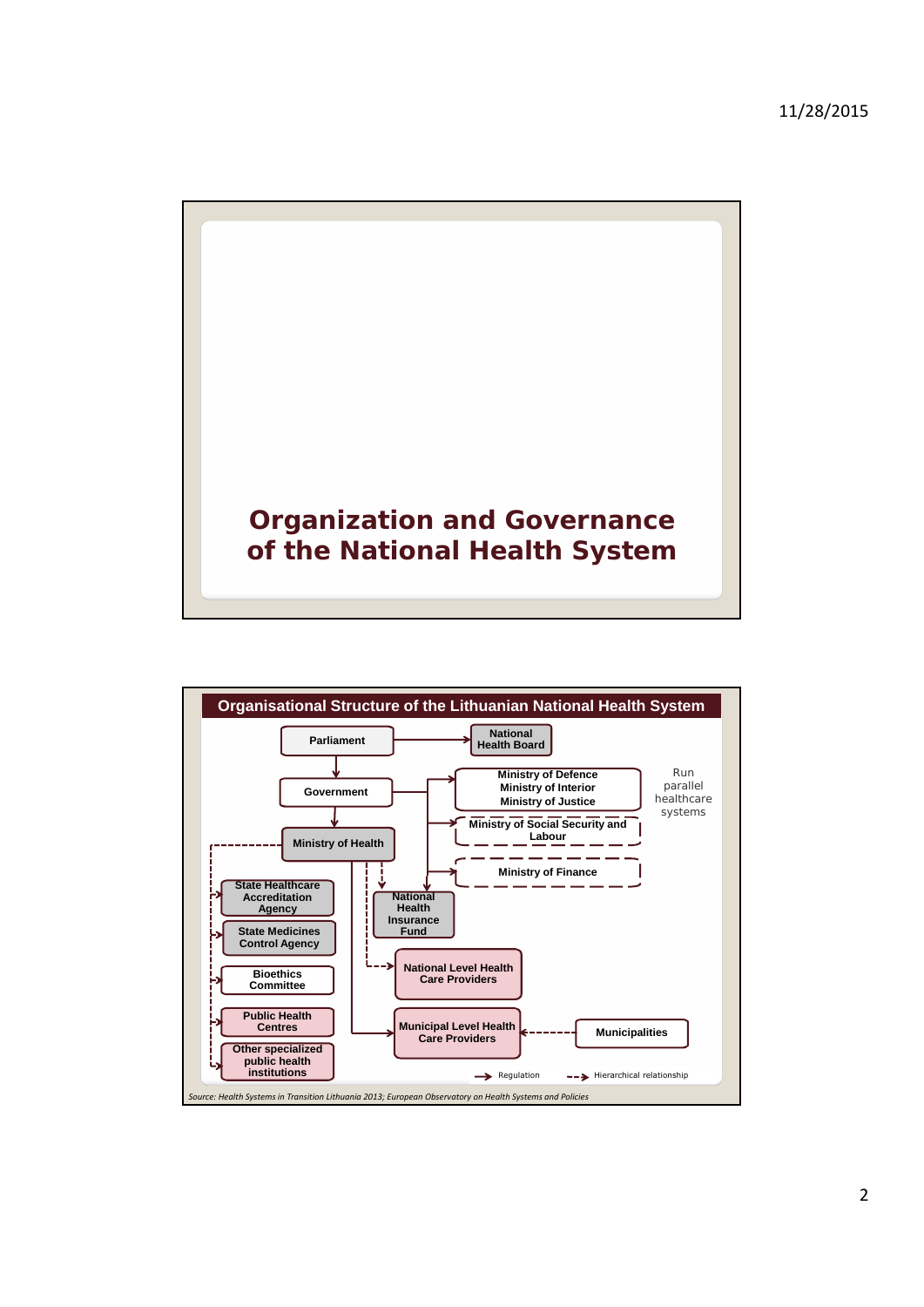

| <b>Main Indicators of Health Financing</b><br>in Lithuania, 2013 |         |
|------------------------------------------------------------------|---------|
| Total health expenditure (THE) $(\epsilon$ million)              | 2,273.4 |
| Public expenditure ( $\notin$ million)                           | 1,489.7 |
| of which Compulsory Health Insurance Fund                        | 1,235.0 |
| (€million)                                                       | (83%)   |
| Private expenditure ( $\notin$ million)                          | 714.6   |
| of which private households OOP (€million)                       | 695.5   |
| Capital investments (€million)                                   | 135.8   |
| THE as $%$ of GDP $(\%)$                                         | 6.5%    |
| Public expenditure on health as % of GDP (%)                     | 4.3%    |
| Private expenditure on health as % of GDP (%)                    | 2%      |
| Public expenditure on health as % of THE                         | 65.5%   |
| Private expenditure on health as a % of THE (%)                  | 31.4%   |
| THE per capita (in $\bigoplus$                                   | 768.6   |
|                                                                  |         |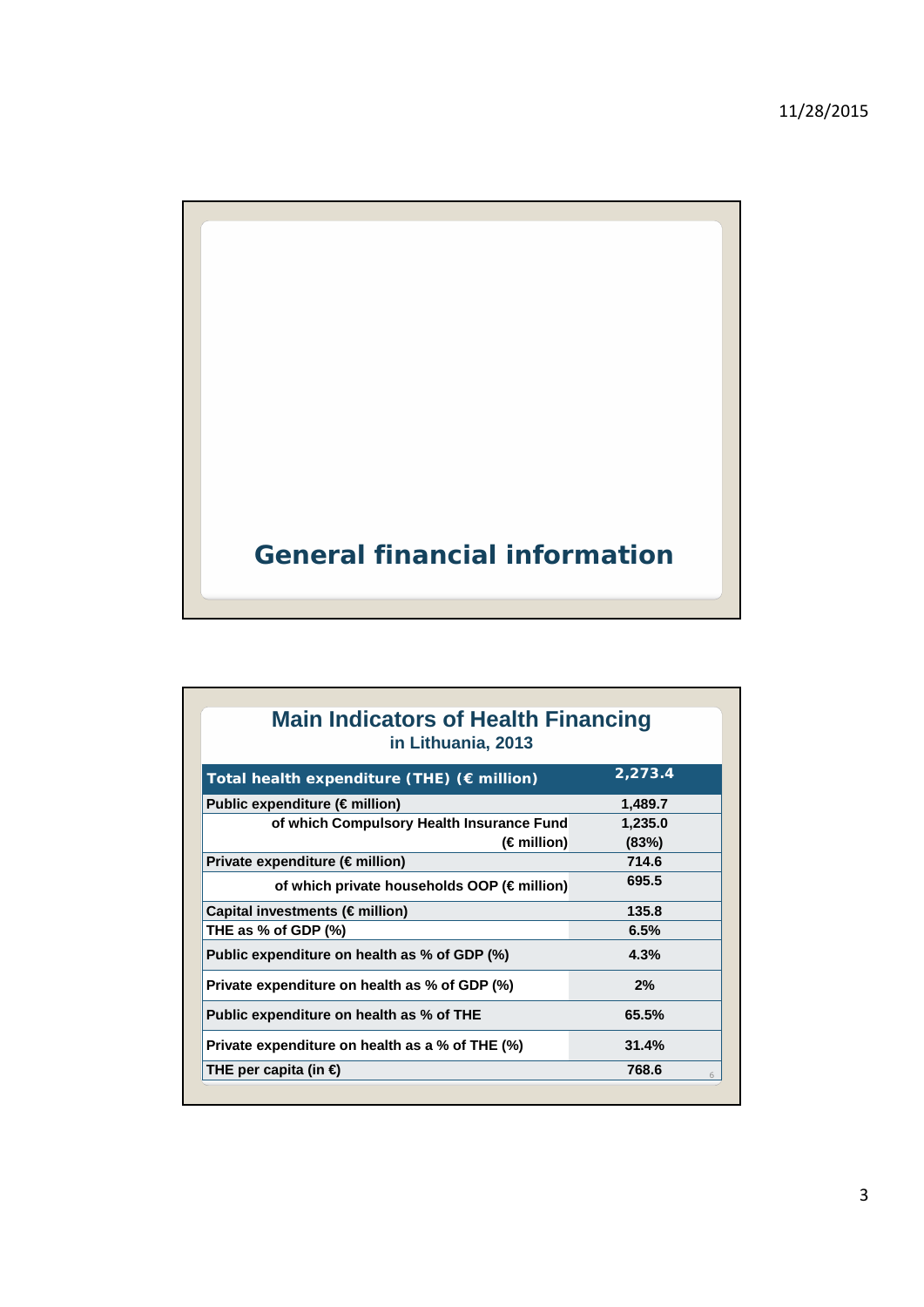

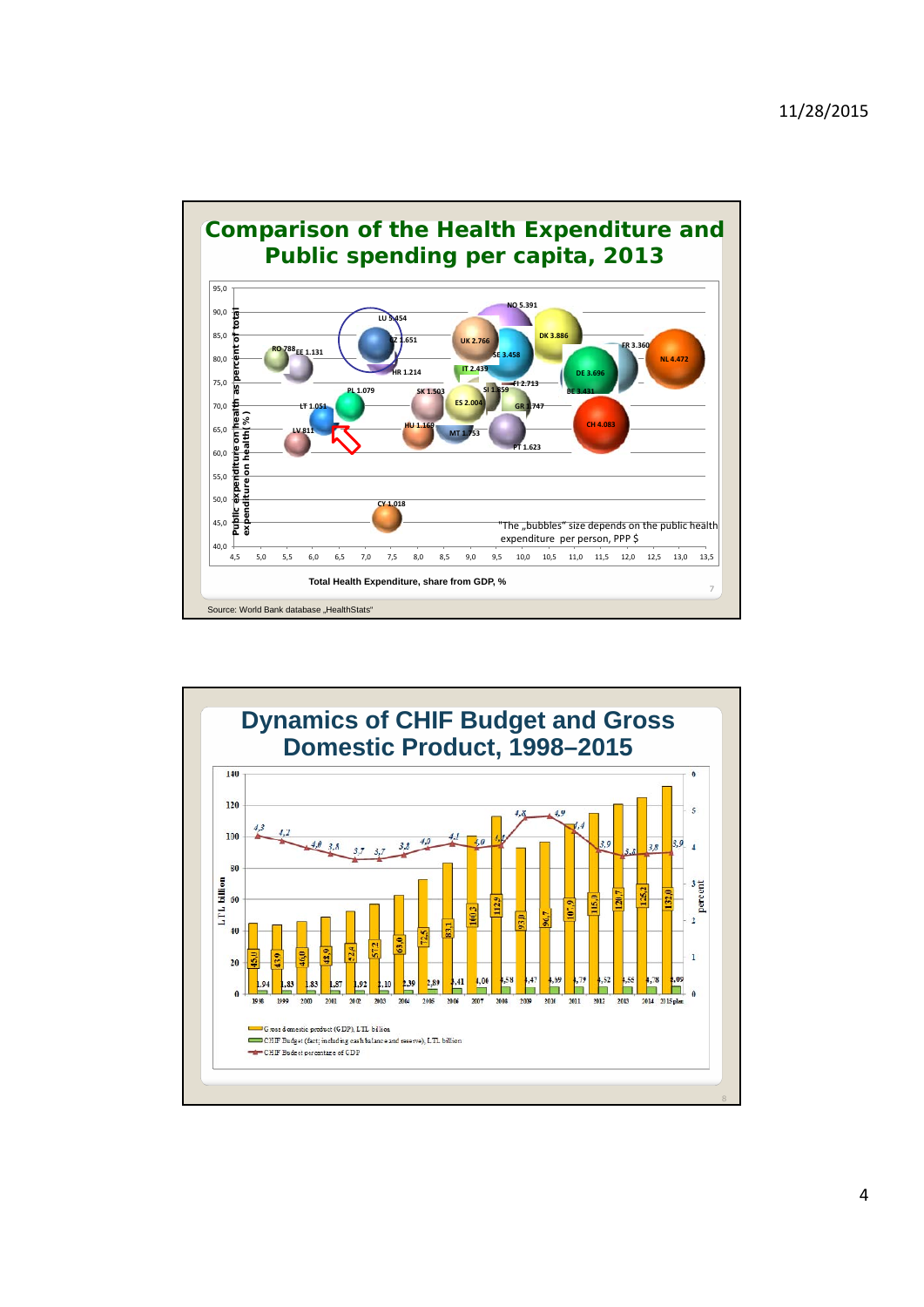

## **State Guarantee for all Permanent Residents**

- The Law on Health Insurance of the Republic of Lithuania provides that all permanent residents of the Republic of Lithuania are eligible for the Compulsory Health Insurance scheme.
- All people covered by the compulsory health insurance scheme in Lithuania have a right to receive the healthcare services guaranteed by the State.
- The urgent medical care in the territory of Lithuania is available free of charge to all permanent residents irrespective of whether or not they are covered by the compulsory health insurance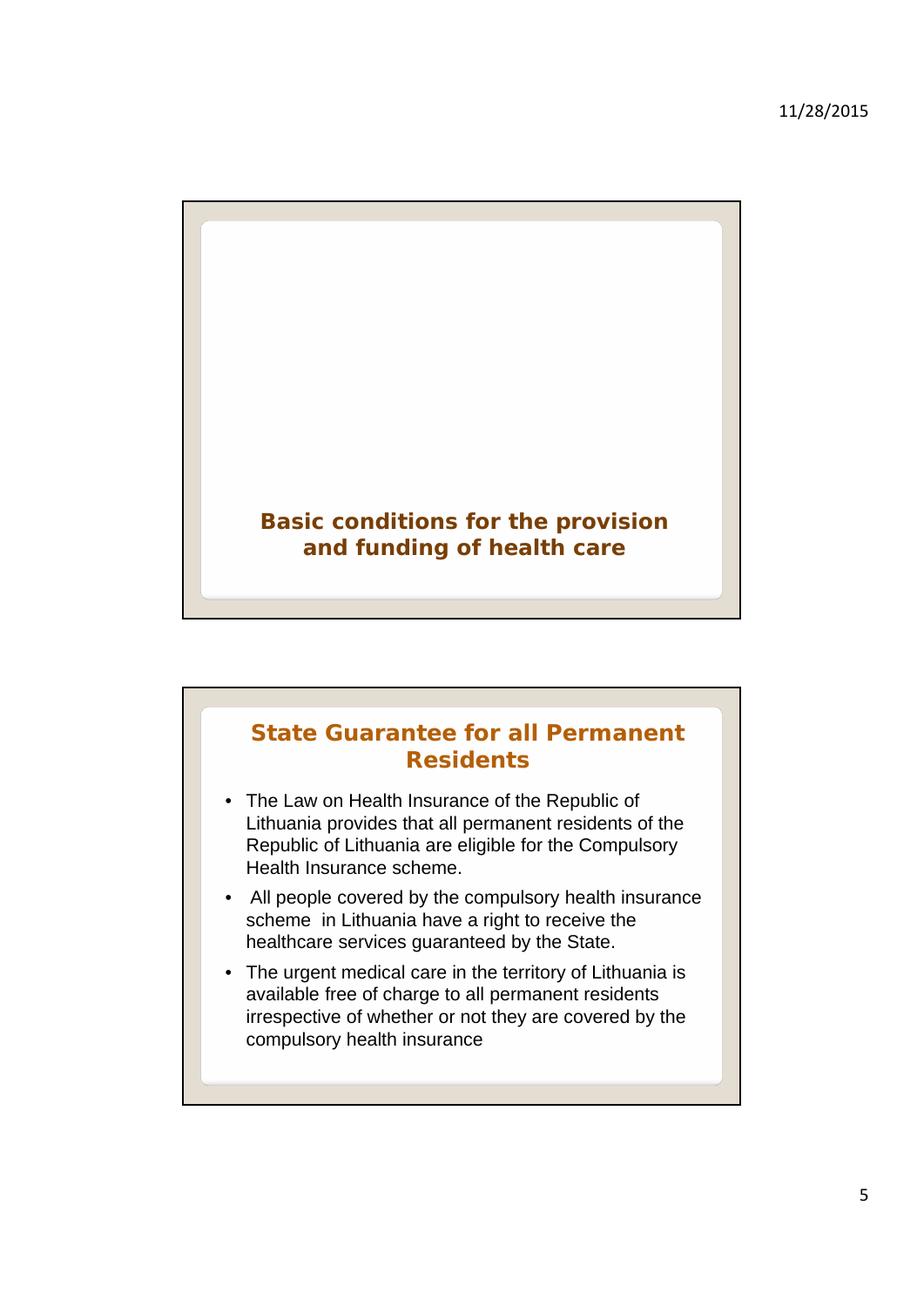11

## **Basic Conditions for the Provision of Health Care Covered by the Compulsory Health Insurance (CHI)**

- Health care services should be provided by the healthcare providers which have concluded contracts with the Territorial Health Insurance Funds.
- The patient has to turn to the general practitioner primarily (gate keeping).
- In order to get specialized healthcare services, the patient should have the referral from his general practitioner.
- The patient is entitled to choose a primary health care institution and a practitioner as well as a secondary and tertiary health care institution and a practitioner.

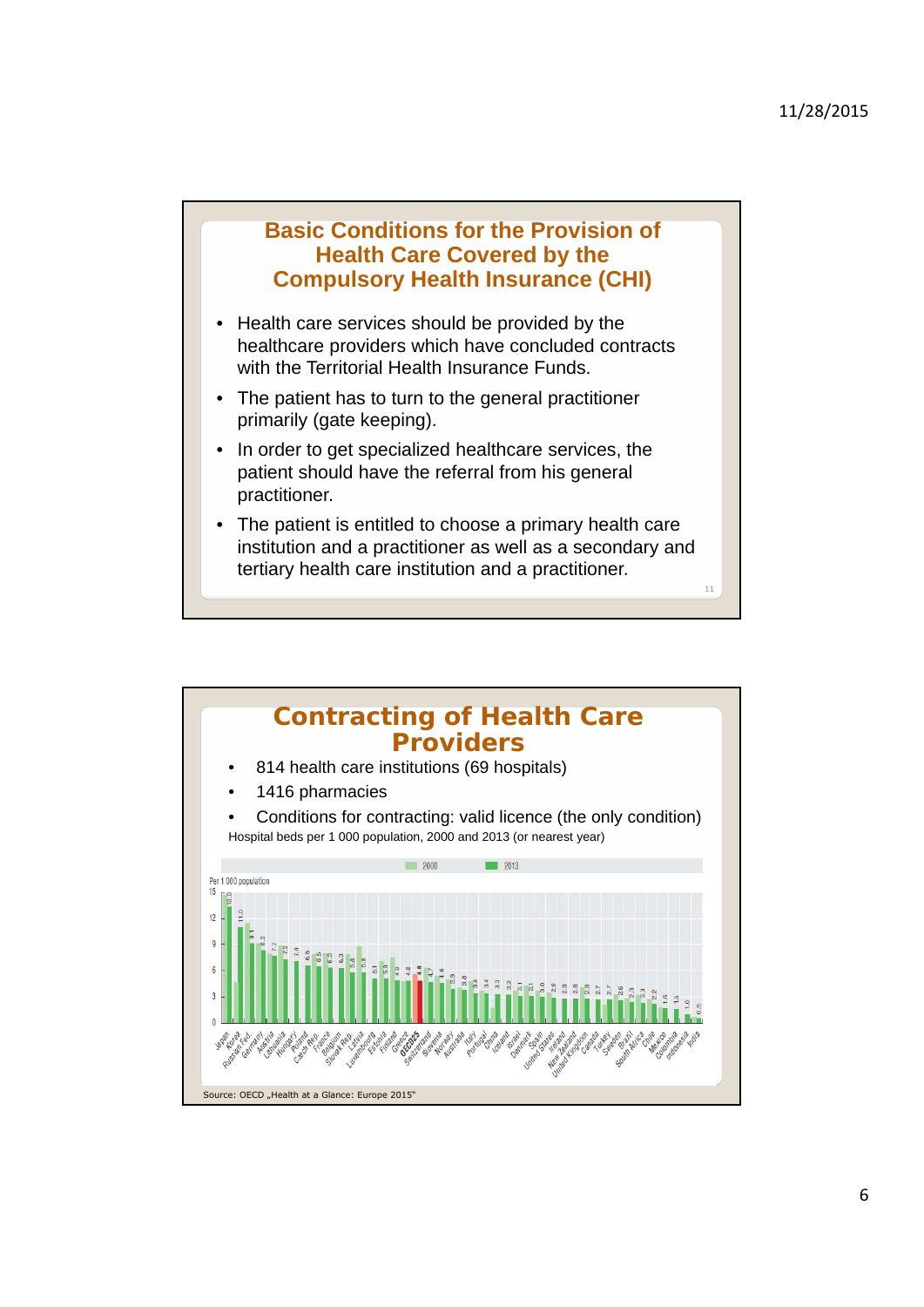

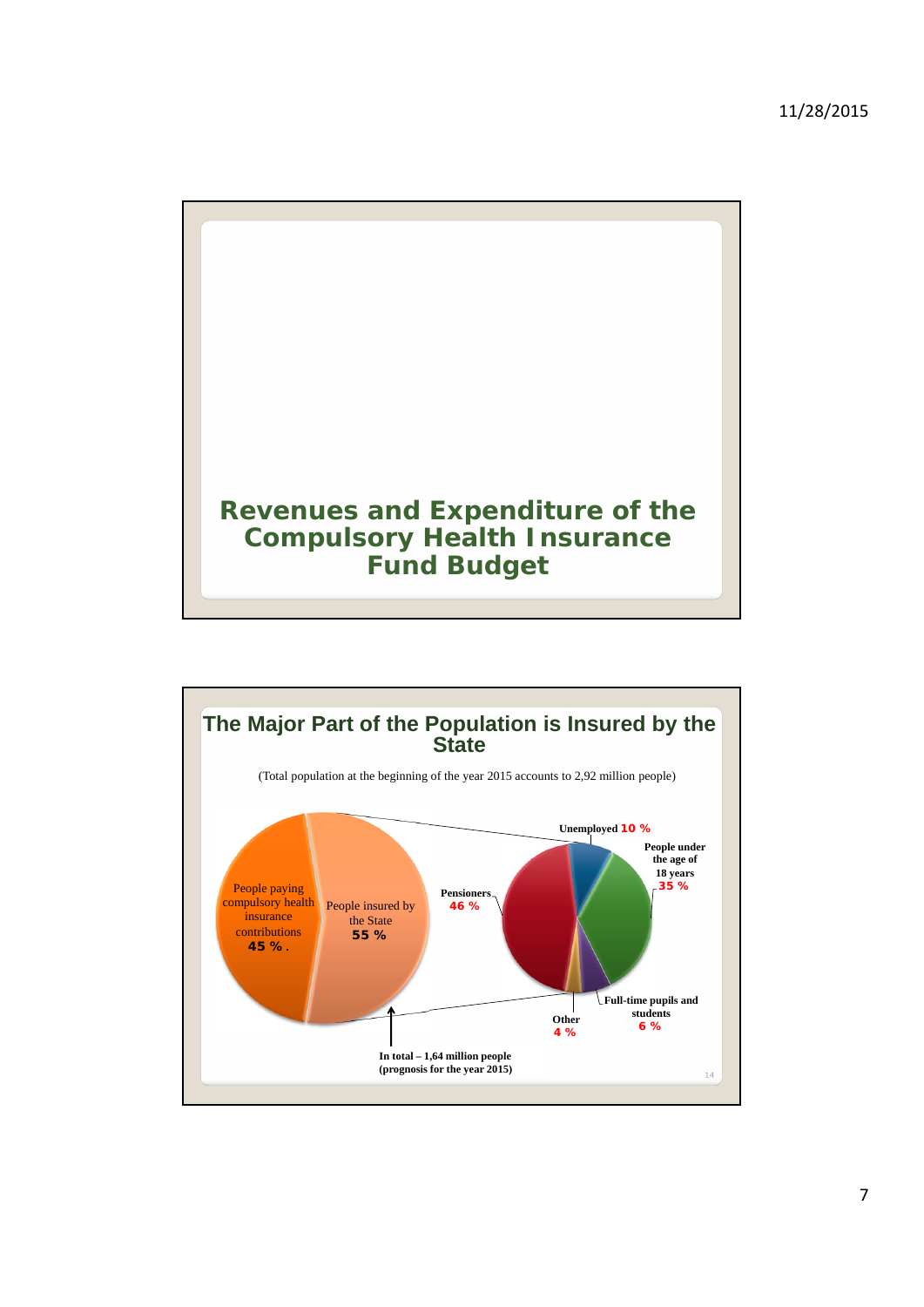![](_page_7_Figure_1.jpeg)

![](_page_7_Figure_2.jpeg)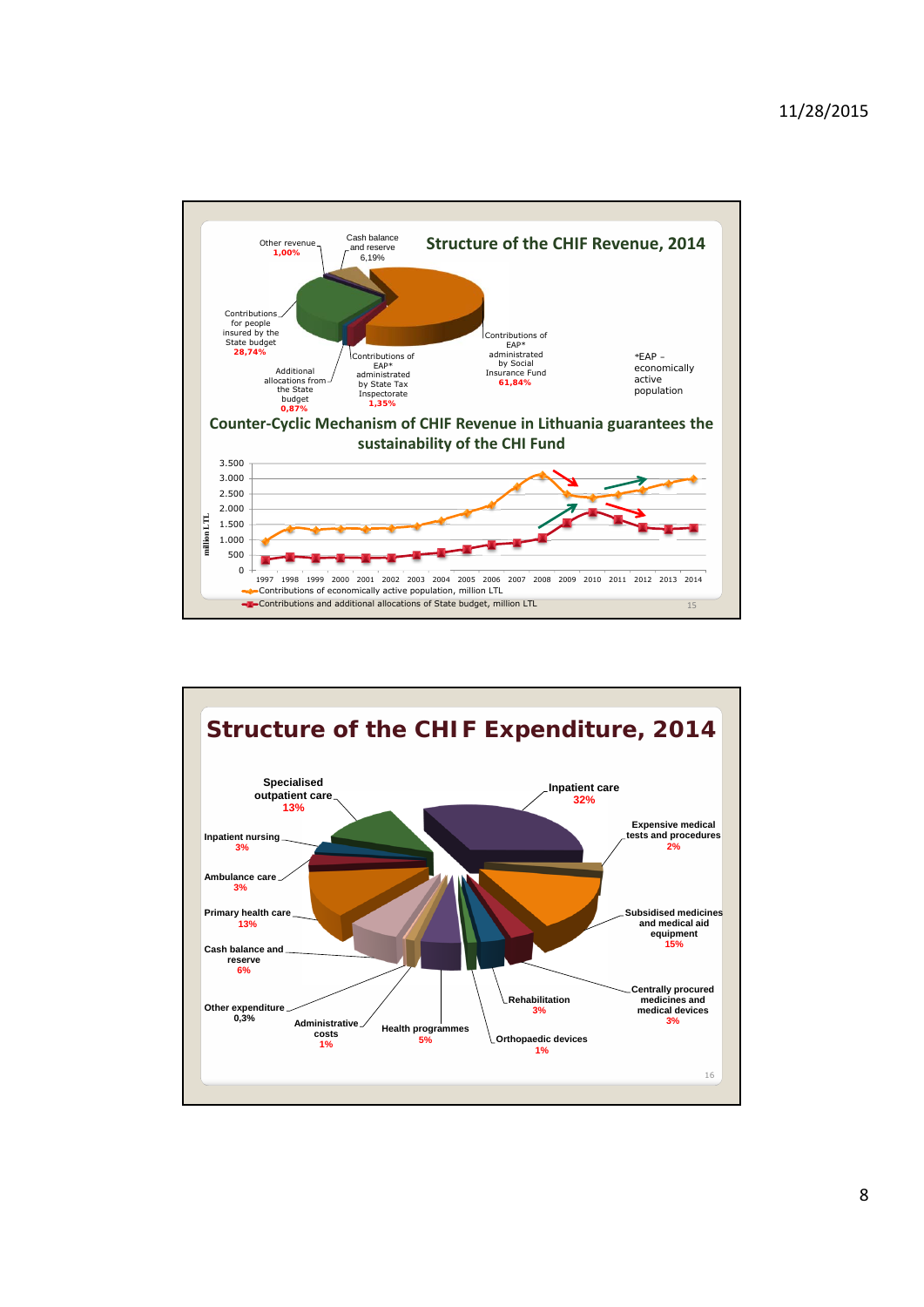17

![](_page_8_Figure_1.jpeg)

- The resources of the CHIF are allocated to Territorial Health Insurance Funds according to the risk-adjusted formula which takes into account the *number*, *age* and *gender* of the population
- This transparent mechanism protects patient selection and ensures funding adjusted to need

![](_page_8_Figure_4.jpeg)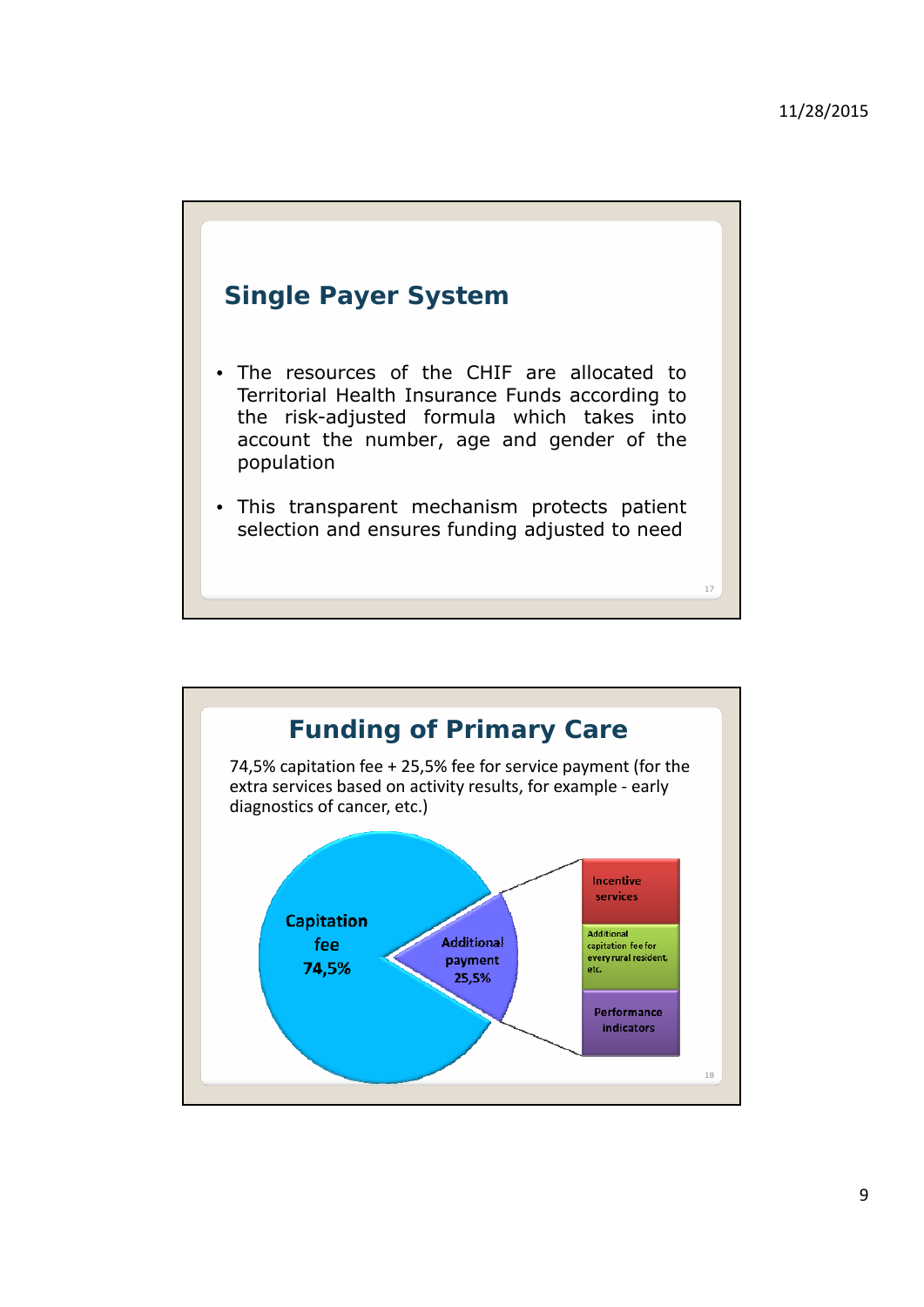## **Preventive Programmes Financed from the CHI Fund**

- Cervical cancer prevention programme;
- Programme of selective mammography;
- Prostate cancer early diagnostics programme;
- Cardiovascular disease prevention programme;
- Dental programme for children (coverage of molars with sealants);
- Colorectal cancer prevention programme.

![](_page_9_Figure_8.jpeg)

- Payment method: per episode (named *Consultation*) consisting of up to 3 visits due to the same reason
- Consultations are divided into two types:
	- 1) ordinary consultations

2) consultations with interventions (e.g. with biopsy, puncture etc.).

- Incentives to provide more 2<sup>nd</sup> type consultations
- Outpatient rehabilitation:
	- Payment per bed-day

 $20$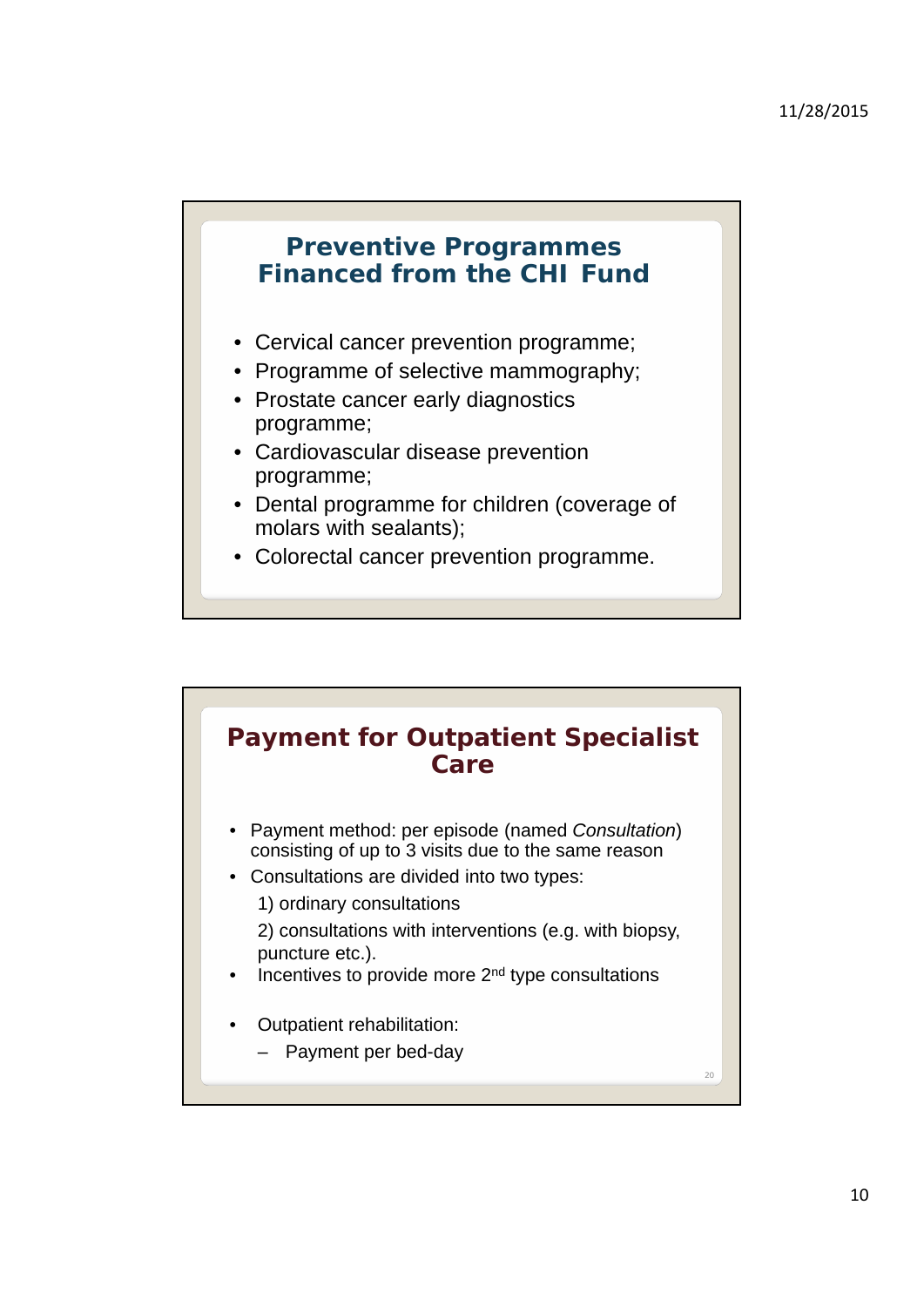![](_page_10_Figure_1.jpeg)

![](_page_10_Figure_2.jpeg)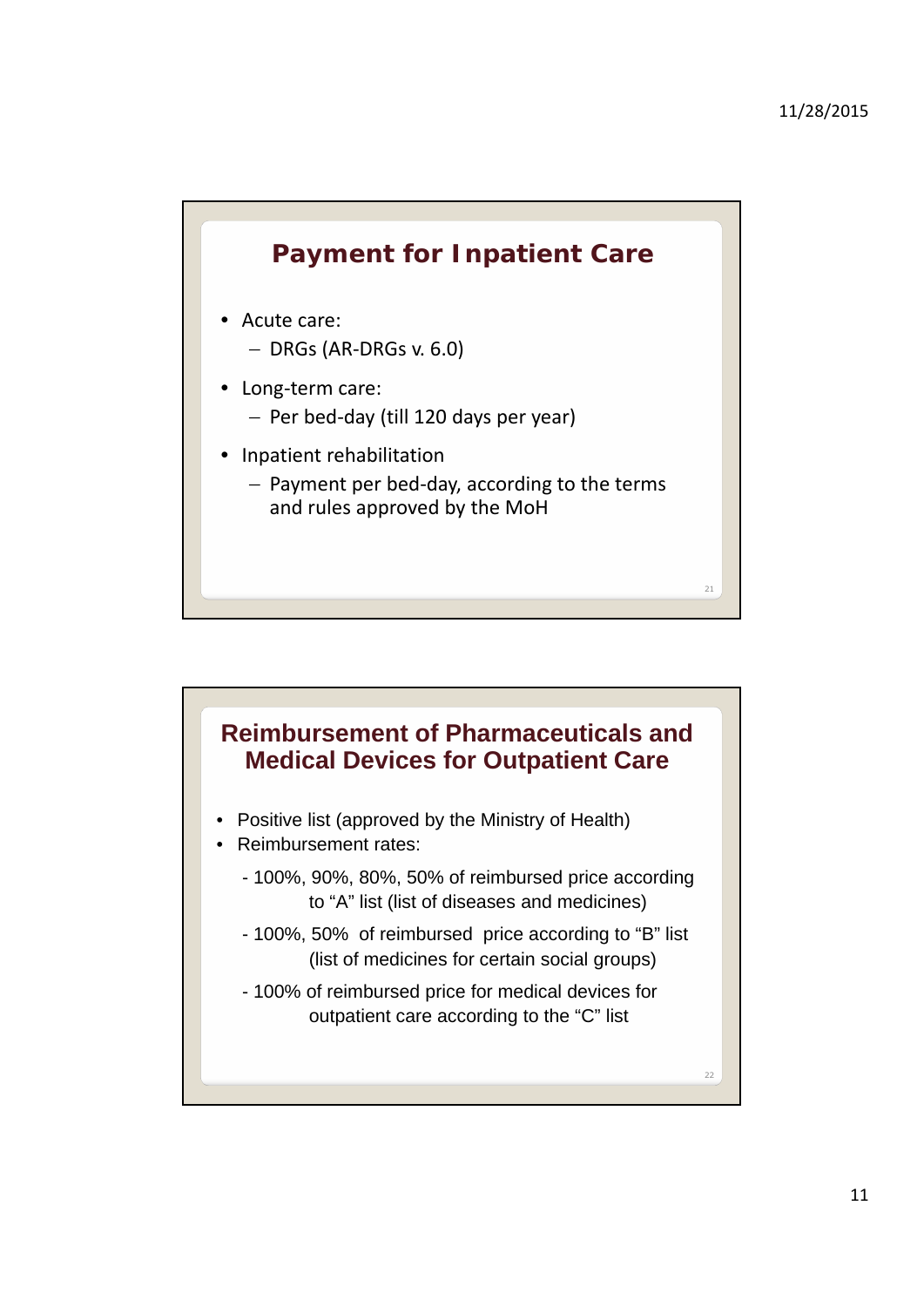![](_page_11_Figure_1.jpeg)

- Doctor gastroenterologist and infectious-diseases doctor can prescribe reimbursable medicines for hepatitis B and C treatment.
- 6 pharmaceuticals are included into the positive list A (reimbursement level 100% of the reference price):
	- *Telaprevir*
	- *Boceprevirum*
	- *Peginterferonum alfa-2b + Ribavirinum*
	- *Peginterferonum alfa-2a + Ribavirinum*
	- *Ombitasvir + Paritoprevir + Ritanovir*
	- *Lamivudine*
- There is a possibility to get *Entecavir, Adefovir* for the treatment of hepatitis B. Decision on reimbursement of such a treatment is made on individual basis by the special committee at the National Health Insurance Fund

![](_page_11_Figure_11.jpeg)